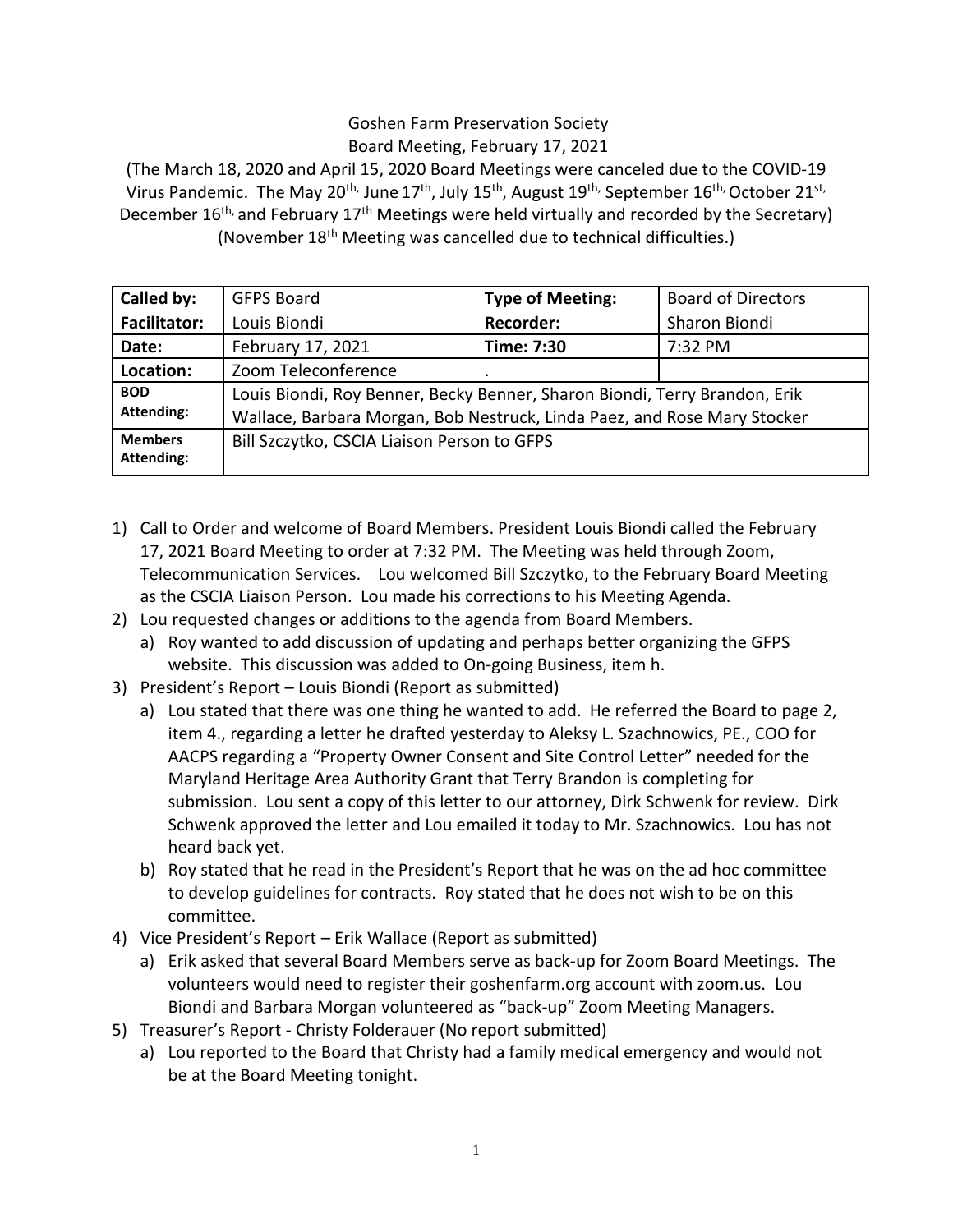- b) Lou reported that Treasurer Folderauer had reached out to Annapolis Accounting to find out if they would reconsider their decision not to handle GFPS tax fillings. Chris Battista stated Annapolis Accounting Services would not be reinstating GFPS as a client. Christy will work with Sharon Smith to find a new accounting firm in the next 30 days. Roy mentioned that we are past due for our Broadstripe Account. Lou would like for Christy to apply for a debit card from FNB. If this is unsuccessful, he would suggest she apply for a credit card in the name of Goshen Farm. Lou stated that he has this item on his agenda for discussion.
- c) (Reminder for the Board on categories of accounts in **Savings**: QuickBooks will track the following accounts in savings: **Unrestricted, Permanently Restricted funds (not used at this time), Temporary Restricted Funds – Farm House Windows, Gravely Tractor Mower purchase which has sub accounts for Individual Donations and Financing, and House Grant Project Funds which has sub accounts for Grant Monies, Board Allocated and Private Donations)**.
	- i) Becky asked if we are going to do an audit of our financials this year. Lou agreed that we should and use the accountant, Mr. Fred Miller that we used in 2020. Lou will speak to Christy regarding this.
	- ii) Lou suggested to Becky and the rest of the Board schedule a separate meeting to discuss the Financial Reports and approve if in agreement. Lou has suggested this to Christy, and she will get back to him when she and Sharon Smith have completed entering the data through February 2021. **(Action Item: 430-02-21)**
- 6) Review/Approval of Minutes December 16, 2020 Board Meeting Minutes
	- a) Becky made a motion to approve the December 16, 2020 Minutes with the corrections Becky sent to the Secretary. Erik seconded. The motion to approve the Minutes with corrections carried.
- 7) Committee Reports
	- a) Building & Maintenance (Vacant)
	- b) Communications Barbara Morgan (Report as submitted)
		- i) There was discussion about the Quarterly GFPS Newsletter. Barb stated that when she has finished the rough draft of each Quarterly Newsletter, she will send this draft out to Becky, Lou, and Sharon for review. When she has made corrections, Barbara will then send this to Shannon Beauchamp Lepthian at Color Fire to send out in MailChimp. Roy asked if a decision had been made about whether the Newsletter would go out to GFPS Members only. Discussion ensued. The sense of the Board was that the GFPS Newsletter should go out to Members only. It was suggested by Barbara that we could put a copy of the Newsletter on various bulletin boards such as the Broadneck Library and various churches. Roy will put the Newsletter on the Farm Bulletin Board.
	- c) Education Committee Terry Brandon (Report as submitted)
		- i) Terry commented on a few things that were not in his report.
			- (1) Though his Committee has good communications with the teachers with whom they currently work, the teachers currently are quite stressed with trying to figure out how classes are going to work (in person and remotely). Terry stated that they have been "quiet" for the last several months. He would like to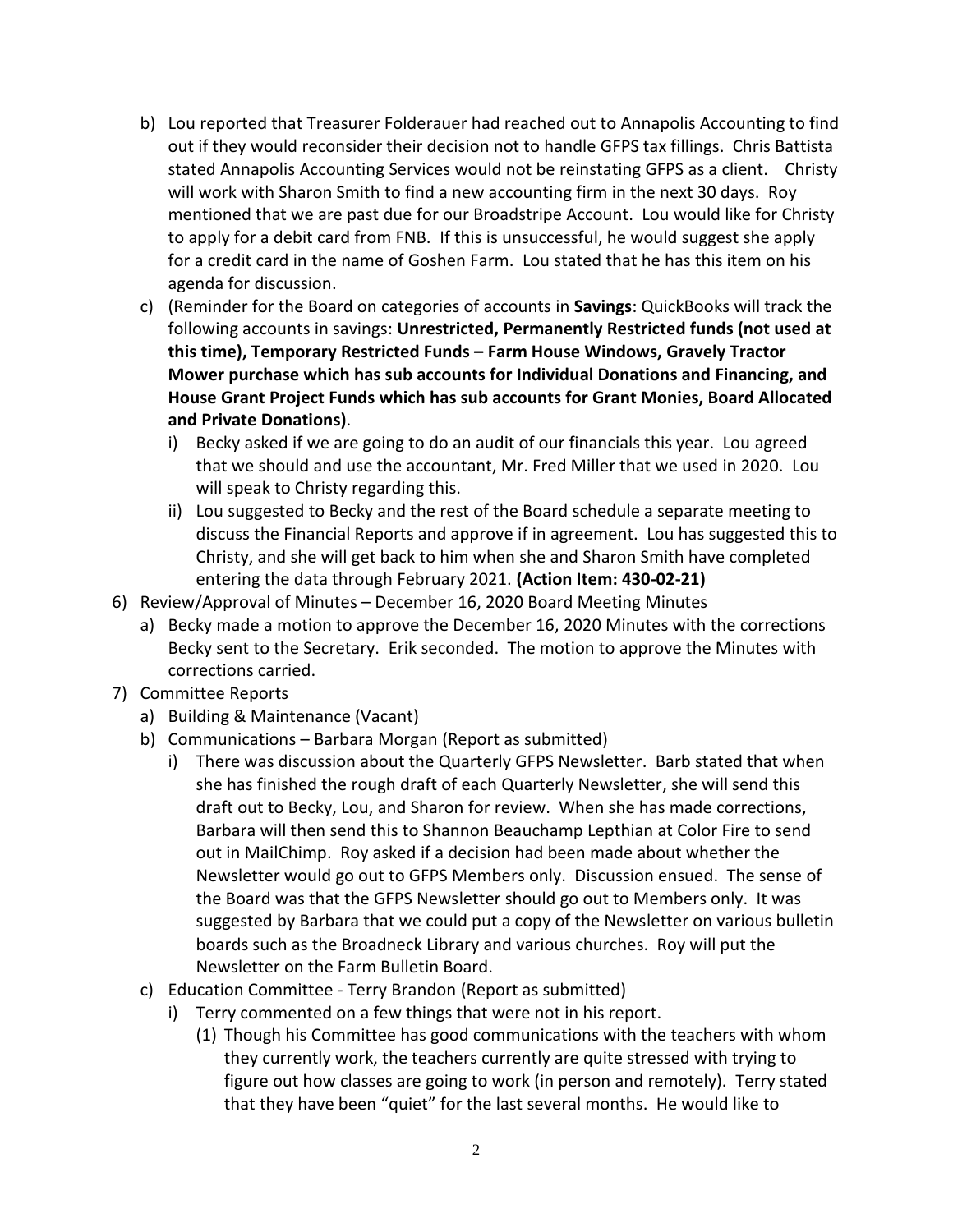research other local educational institutions to broaden our and their opportunities to work with Goshen Farm.

- d) Events Erik Wallace (Report as submitted)
	- i) Erik asked the Board about the upcoming event, Java and Jazz scheduled for Sunday, March 14. Lou responded that he has discussion on this under On-going Business. There was discussion about having live streamed events for Java and Jazz, Spring Open House, etc. Terry suggested we could train student docents with scripts and have them do livestreamed presentations at the Open House in addition to Members. Lou asked Erik if he would put together a proposal for this idea. Erik stated he would. **(Action Item: 431-02-21)**
- e) Financial Development Lou Biondi (Report as submitted)
	- i) Lou reported that he had nothing to add to his report.
- f) Garden Bob Nestruck (Report as submitted)
	- i) Roy reported that someone in a four wheel truck drove around the grounds. When Bob can go up to the Farm, he will check the surveillance cameras.
	- ii) Sharon asked Bob about the upgrade from Broadstripe for our Wi-Fi service. Bob stated that they upgraded us to 100 mega-bits at no additional cost. He has purchased the WiFi extender and will locate the best place to install this.
	- iii) Lou asked Bob to develop a plan for improving volunteerism in the Sharing Garden and send this plan to Lou. (**Action Item: 432-02-21)** He suggested that Bob start by multiplying the number of Gardeners times the number of hours each Gardener is required to volunteer to get a total number of volunteer hours. Bob Should look at upcoming events, the projects that Roy has listed for the Board and the projects Roy is currently working. Bob can send the Gardeners this list of projects and ask them to sign up. Rose Mary asked if this was going out to Gardeners only. Lou stated that this was what he was suggesting to Bob for increasing Gardeners' volunteer hours. When we have large projects, we will reach out to the entire Membership. For example, Roy will be scheduling a "Work Day" in March or April. The Sign-up Genius for that work day will go out to all GFPS Members.
- g) Grounds Roy Benner (Report as submitted)
	- i) Lou noted in Roy's Grounds Committee report that Roy had been cutting up downed trees. This cut wood needs to be hauled for stacking for a firewood sale. Lou asked Roy to look at his calendar and come up with a date for a firewood sale. Roy could ask for volunteers to help haul, stack, and take money for purchased firewood. Erik could put this out on Sign-up Genius. Barb could have Shannon send out a MailChimp regarding the sale. Lou also asked Roy if it would be worth renting a log splitter. Barbara stated that she has at least two splitters that we could borrow. Roy suggested that this sale could be included in the Work Day.
	- ii) Roy reported that there have been rats tunneling into the Hoop House. Economy Pest Control came out and treated the area and baited traps around the Hoop House, and in the Servants Quarters and the Farm House. Sharon made a motion to approve up to \$500.00 for Economy Pest Control for pest control. Becky seconded the motion. The motion carried.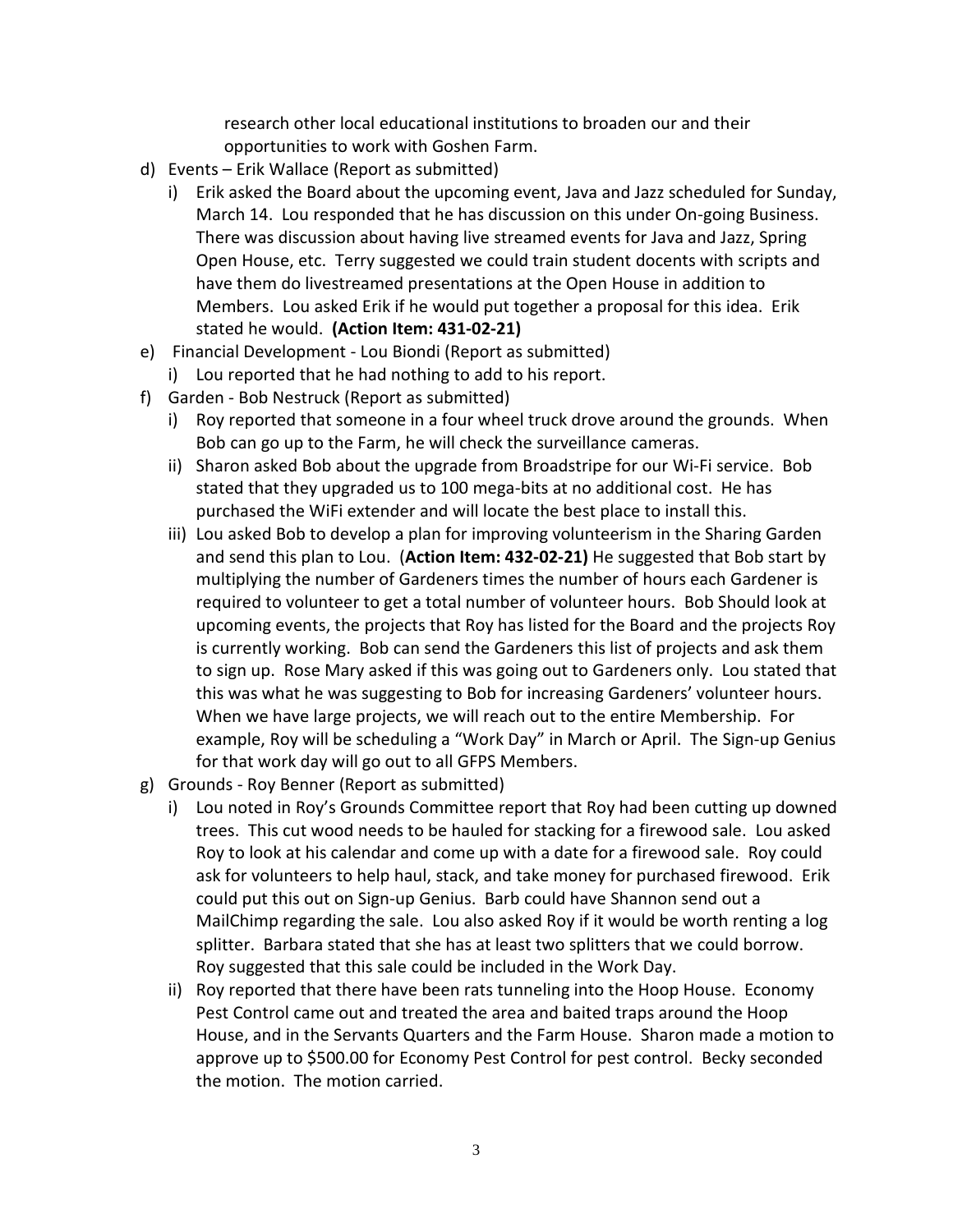- iii) Lou asked Roy about the small fence around the Shallow Water Wildlife Pond mentioned in Roy's report. Roy stated that the fence would be about 6 inches tall and would be installed to protect the plantings planted in the fall. Roy will use scrap lumber at the Farm for this fence.
- h) History & Research Scott Powers (No report submitted)
- i) Membership -Becky Benner (Report as submitted)
	- i) Becky was pleased to report that many people have renewed promptly. She is still looking to bring in new Members.
	- ii) Sharon congratulated Becky on her hard work. Sharon said that she believed that this was the highest Membership we have ever had in January -168 Membership Units!
- 8) Review of Action Items and Recurring Action Items
	- a) As relates to (**Action Item 303-01-20)** the responsibility for "creating a form in Microsoft Word for reporting to the Treasurer what money is received or spent by the Board and in what account it will be reported…" will go to the Treasurer. Barbara Morgan volunteered to help Treasurer, Christy Folderauer create this form. Lou suggested that the Chart of Accounts numbers could be Included in the Reimbursement Form so Christy would know from which account in QuickBooks to disburse the funds.
	- b) As relates to **(Action Item:350-12-19)** Lou stated that he contacted Google to activate automatic payment for the \$19.95 annual charge for 100 gigabytes of additional storage. Goggle will not do this. If GFPS can get Christy a debit or credit card, she could do this payment on line or it could be paid automatically.
	- c) Two Actions were completed. Updated Selective Insurance information on Recurring Actions.
- 9) On-going Business
	- a) **As this policy was not discussed at the November 18, 2020 Meeting due to cancellation, the December 16, 2020 or the February 17, 2021 Board Meetings, the Secretary is leaving this section from the October Meeting Minutes in the February Meeting Minutes**. Regarding concerns about the "Temporary Policy for Money Movement and Distribution" (Motion from September Meeting that was approved but raised concerns from four Board Members). This was to be revisited at tonight's Meeting but due to computer problems experienced by three Board Members this was postponed. Becky made a motion to "table" discussion of "Temporary Policy for Money Movement and Distribution" until the November Meeting. Motion carried.
	- b) Lou asked Becky and Roy if the Earth Team Volunteers Certificate of Appreciation had been put in the file cabinet in the Farm House. Roy stated that it had been.
	- c) Lou will set up a virtual meeting to discuss developing our policy on cancellation of contract and language to be included in future contracts, including verbal contracts. Ad Hoc members are Lou, Becky, and Erik with input from Dirk Schwenk and the Board.
	- d) Current Policy regarding COVID-19 protocols for GFPS Members on the Goshen Farm property.
		- i) This issue was brought up on Terry Brandon's Educational Programs Coordinator Report and was added to the President's Agenda. Lou asked Terry for clarification. Terry said that we have students coming to the Farm to work on different projects.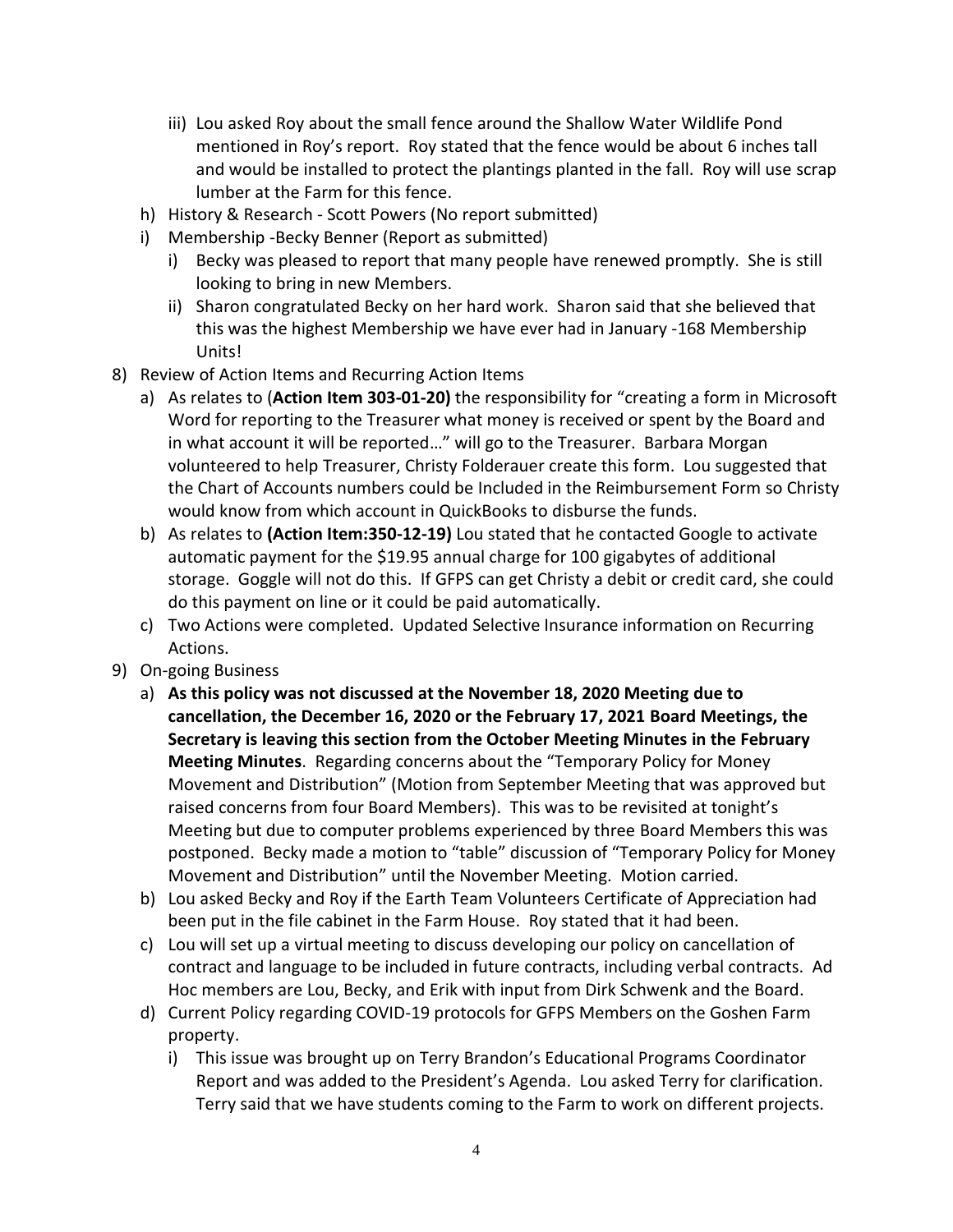An example is the BHS Capstone Project with student, Tyler Saveleski who is raising \$300.00 to purchase and build picnic table kits for Goshen Farm. BHS Teacher, Nancy Bourgeois is his sponsor. We have asked him to become a member. Teachers were discouraging us from asking students to pay for a Membership to complete a project as students may not have the funds. The teachers encouraged GFPS to have a "fund" for these students. Terry would like a clear policy for COVID-19 to hand to students and have for our own Membership. Sharon asked if we should have a handout for students and put the policy on the GFPS website. Sharon suggested that we get the policy decided now. Suggestions were compiled.

- (1) The Policy should state that GFPS is following AA County and State of Maryland COVID-19 Policy.
- (2) If you cannot "social distance six feet" with people you do not live with, you will wear a mask at Goshen Farm.
- (3) Goshen Farm is not providing sanitation stations so Members and guests should bring their own wipes/hand sanitizer.
- (4) Lou will write this COVID-19 Policy up in rough draft form and send out to the Board for corrections and additions.
- (5) When approved by the Board, we will make copies to hand out, put on the bulletin boards and on the website. **(Action Item: 433-02-21)**
- e) Becky has completed the draft Policy and Application Form regarding students performing Service Learning at Goshen Farm to include Scout Troop and Eagle Scout Projects, students (AACC, AACPS, private schools, etc.) working on volunteer projects at Goshen Farm (outside of school sponsored programs or fieldtrips). Lou will create fillable forms that we can put on the website and /or hand to an individual considering a project. He will send this out when he has completed the form for Board comment. Two copies of these completed forms are needed when setting up a project – one for the student and one for GFPS.
- f) Treasurer's ability to "log on" to our FNB account.As Christy is unable to be at this Meeting, Lou will contact her regarding the "log on" resolution.
- g) Events Schedule for 2021 Changes due to COVID-19.
	- i) The Board discussed the upcoming event, Java & Jazz/ Tea & Tunes scheduled for March 14, 2021. One possibility is to move this event to April, but we would have to check availability for using the CSCIA Clubhouse. There is a possibility to turn this into a virtual event, but Lou did not think this was viable. Terry suggested that we work with Galway Bay again and have The Jazz Perpetrators play at another location virtually. Lou will contact Stu Bailey, band leader and Karen Bailey regarding Galway Bay's fundraising practices. Lou will get back to the Board on this. (**Action Item: 434-02-21)**
	- ii) Terry asked if the Galway Bay December Fundraiser could be put in the Matching Grant Fund.
- 10) New Business
	- a) Lou will ask Christy about her search for an accountant to complete our 2020 Taxes when he talks to her about other issues from this Meeting.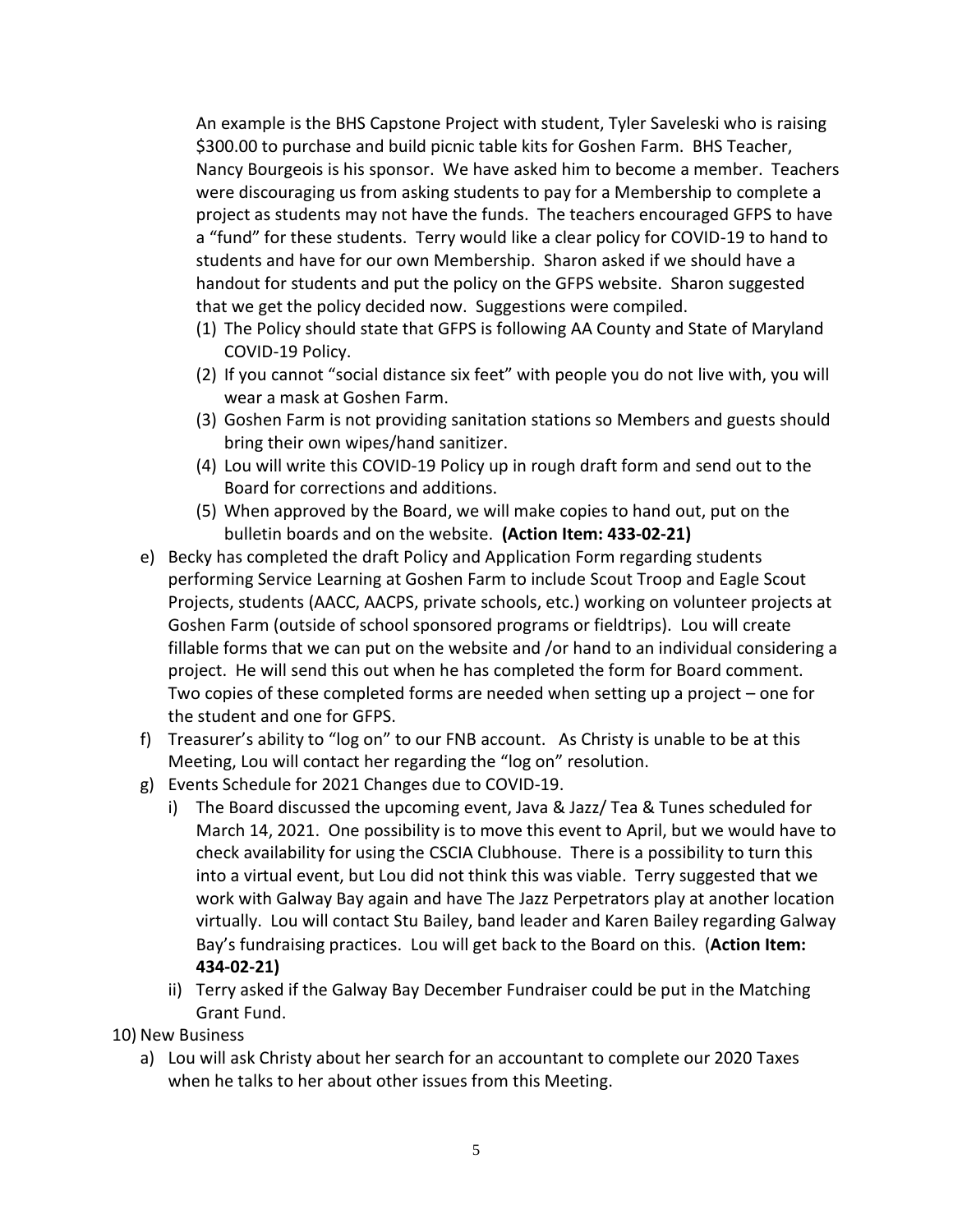- b) Credit or debit card for the Treasurer to enable her to use for recurring payments more efficiently.
	- i) Lou stated that for those recurring bills that the Board has approved such as Statewide Septic, Christy should have a debit or GFPS credit card. Sharon asked if there was a company that would not accept a credit card? The consensus was "no". Lou asked for a motion to approve. Barbara Morgan moved that the Board authorize the Treasurer, Christy Folderauer research and to apply for a credit card for GFPS to pay recurring payments approved in the GFPS Budget and expenditures specifically authorized by at the Board. Linda Paez seconded. The motion carried. **(Action Item: 435-02-2021)**
- c) Record of Goshen Farm videos
	- i) Lou stated that GFPS needs a place to store these videos, so they are accessible to Board Members when they need them for a project. If they are going to go up on YouTube, we need to have the YouTube location. If we want them available on our website, then Shannon Lepthien Beauchamp can put them on the website with a location for viewers to access the video. Terry mentioned that he mentioned to teachers that we had these mini videos on various topics that could be a "kick-off" to a curriculum with several sessions. The teachers liked this idea. Terry outlined several videos available but only one was edited to completion. This completed video was shown to BHS students. A question arose about who owns the video. This issue was never decided. The other three (3) videos still have not been edited. The drone video of Goshen Farm done by Tim Timulty is in the possession of one of the BHS teachers. When we raised the question about ownership, another teacher felt that we needed to get permission from those students in the videos to share the videos on YouTube. That teacher also believed that the videos belonged to the school or the AACC as they were produced by their students. Lou believes this issue needs to be resolved. Becky stated that if the student(s) who produced a video were Members of GFPS, this might be a factor regarding ownership. Terry will contact those in a position to clarify and set a policy on GFPS use of videos produced at Goshen Farm with students. This policy needs to be in writing. **(Action Item: 436- 02-21)**
	- ii) Linda Paez asked if we had a "student' discount Membership category. Becky explained that we have Individual Memberships and Household Memberships. A new Membership category would require a change to our by-laws. It is required that students not involved in an AACPS authorized activity be members for them to be covered by our liability insurance.
- d) Four Rivers Heritage Area Grant
	- i) Lou asked for Board approval for Terry to proceed. Becky moved that the Board approve Terry Brandon moving forward with the Maryland Heritage Area Authority Matching Grant Application to restore the Milk House and Servant's Quarters. Erik seconded. Discussion ensued. Terry gave additional background on the grant and its requirements. This grant focuses on Heritage Tourism. The motion carried.
- e) Website review